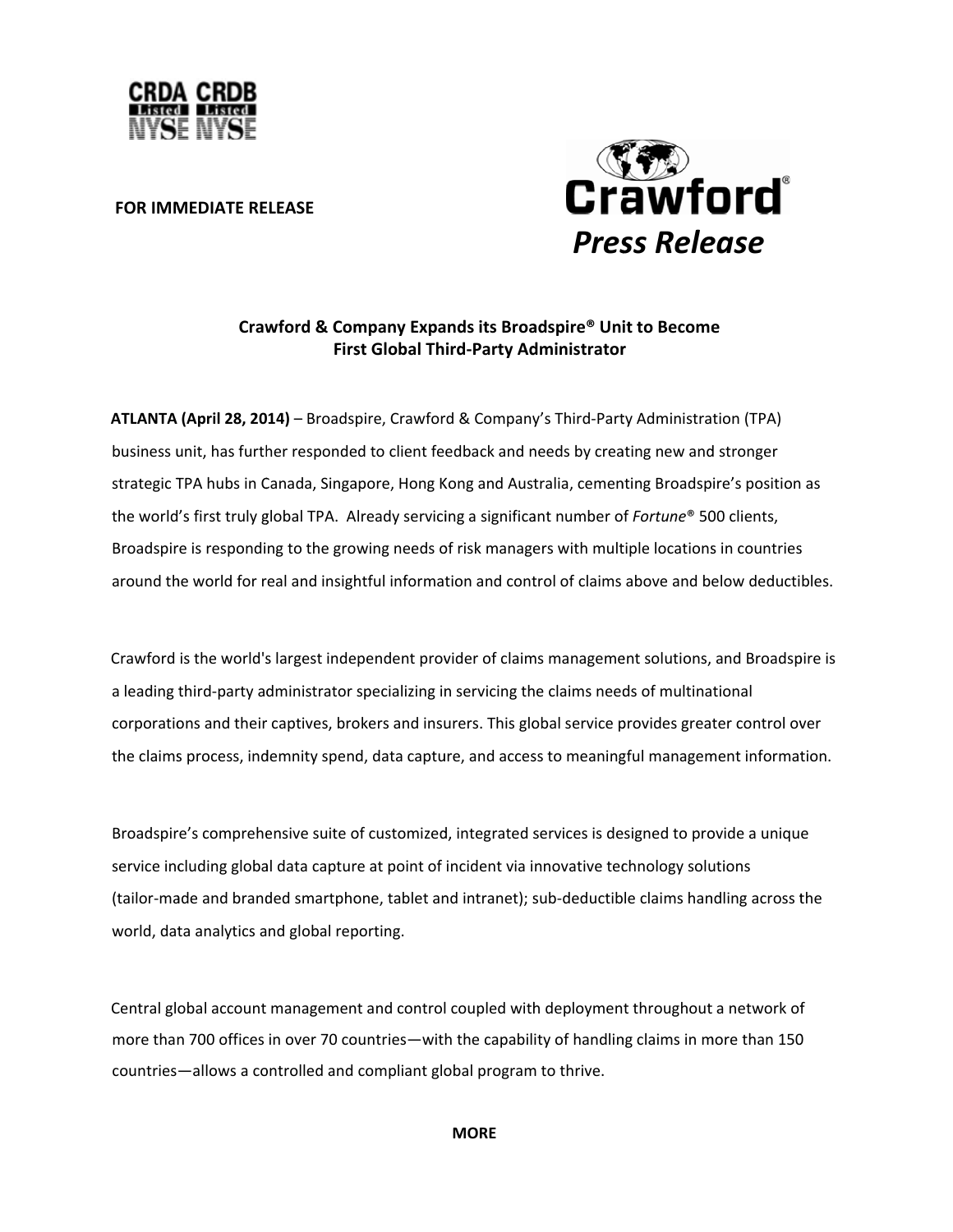# **Page 2…Crawford & Company Expands its Broadspire® Unit to Become First Global Third Party Administrator**

"Until now, there has not been a third‐party administrator that is global both in the number of regions where it operates and the unified services it offers," said Jeffrey T. Bowman, Crawford president and CEO. "Broadspire now provides a trusted, worldwide brand able to meet the specialized needs of companies while providing simplified account management and cost control."

Broadspire's worldwide services will include:

- Accident and Health Personal Injuries
- Employer's, Public & Product Liability • Product Recall
- 
- Property & Business Interruption Special projects
- 
- 
- 
- Marine and Transportation • Rehabilitation & Return to Work
	-
- Auto (First Party and Third Party) Travel, warranty and affinity products
	- Uninsured Loss Recovery

"Global clients of Broadspire will be able to utilize private Web portals to access claims data allowing them to identify claim trends to better manage risks, control costs in the claims process and protect their brand and reputation," noted Mike Reeves, Crawford's London‐based executive vice president, Global Markets. "Additionally, cost‐effective global treasury and payment systems will be in place in a compliant and controlled way from our hub locations."

Reeves added that Broadspire's multinational clients will have access to a significant number of operational and management benefits only available from a worldwide service provider:

- Central billing, financial administration and treasury management
- Simple global pricing models and contracts
- Control of all claims around the World
- Easily accessible, customized global management information
- One point of contact for global account management
- One global Service Level Agreement
- One online claims system used in all countries